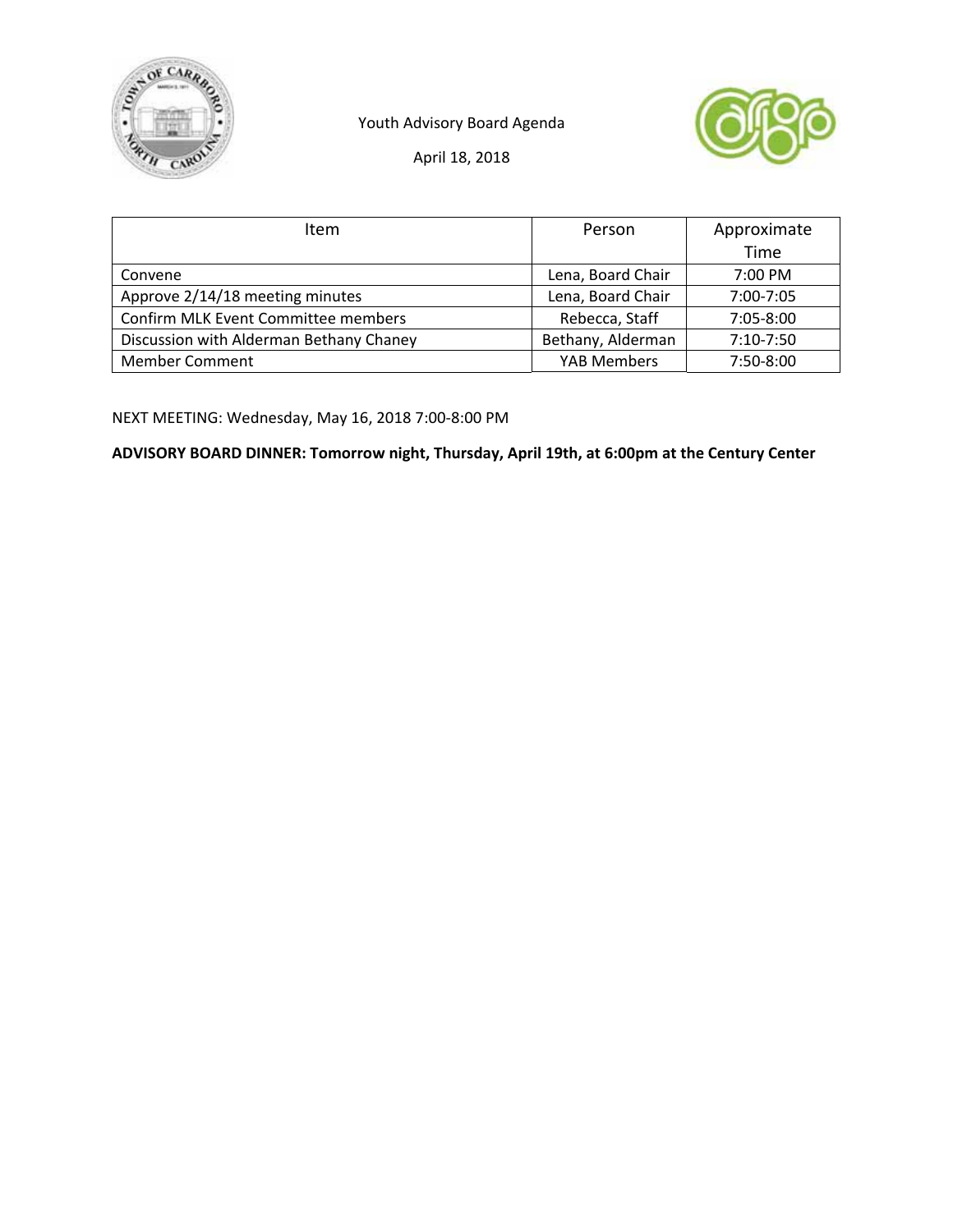## Youth Advisory Board Date: March 13, 2018

| <b>Meeting called by:</b>                          | Rebecca Buzzard                                                                                                                                                                                                                                                         | Type of meeting:                                                                              |                   | Joint Meeting (Rec & Parks, NAACP) |  |  |
|----------------------------------------------------|-------------------------------------------------------------------------------------------------------------------------------------------------------------------------------------------------------------------------------------------------------------------------|-----------------------------------------------------------------------------------------------|-------------------|------------------------------------|--|--|
|                                                    |                                                                                                                                                                                                                                                                         | Note taker:                                                                                   | Rebecca Buzzard   |                                    |  |  |
| <b>Members Present:</b>                            | Danielle Kaufman-Sedano, Madeleine Mount-Cors, Noah Friedman, Reid Barker, Alec Caruana,<br>Spencer Yandrofski, Zara Waheed, Demi Wang                                                                                                                                  |                                                                                               |                   |                                    |  |  |
| <b>Members Absent:</b>                             |                                                                                                                                                                                                                                                                         | Lena Cohen, Jackson Asaro, Anaya Saravanan                                                    |                   |                                    |  |  |
| <b>Other Attendees:</b>                            | Goco, Grace Baucom                                                                                                                                                                                                                                                      | Lydia Lavelle, Barbara Foushee, Elizabeth Carter, Anita Jones-McNair, Galen Poythress, Karina |                   |                                    |  |  |
| <b>Minutes</b>                                     |                                                                                                                                                                                                                                                                         |                                                                                               |                   |                                    |  |  |
| Agenda item:                                       | Approve 2/14/18 meeting minutes                                                                                                                                                                                                                                         |                                                                                               | <b>Presenter:</b> | Alec Caruana                       |  |  |
| <b>Discussion:</b>                                 |                                                                                                                                                                                                                                                                         |                                                                                               |                   |                                    |  |  |
| passed unanimously.                                | Danielle Kaufman-Sedano made a motion to approve the minutes, Madeleine Mount-Cors seconded the motion, and it                                                                                                                                                          |                                                                                               |                   |                                    |  |  |
| Agenda item:                                       | Introductions                                                                                                                                                                                                                                                           |                                                                                               | <b>Presenter:</b> | All                                |  |  |
| <b>Discussion:</b>                                 |                                                                                                                                                                                                                                                                         |                                                                                               |                   |                                    |  |  |
|                                                    | Ms. Foushee introduced herself and spoke about her priorities as an Alderperson.                                                                                                                                                                                        |                                                                                               |                   |                                    |  |  |
|                                                    | Ms. Carter introduced herself as the NAACP Youth Council liaison and stated that the NAACP Youth Council would be                                                                                                                                                       |                                                                                               |                   |                                    |  |  |
|                                                    | interested in collaborating on the creation of an MLK event.<br>The members of the Carrboro Recreation and Parks Youth Council and R&P staff members were introduced.                                                                                                   |                                                                                               |                   |                                    |  |  |
|                                                    |                                                                                                                                                                                                                                                                         |                                                                                               |                   |                                    |  |  |
| Agenda item:                                       | <b>MLK Event Brainstorming Session</b>                                                                                                                                                                                                                                  |                                                                                               | <b>Presenter:</b> | All                                |  |  |
| <b>Discussion:</b>                                 |                                                                                                                                                                                                                                                                         |                                                                                               |                   |                                    |  |  |
|                                                    | The following is a list of the items discussed.                                                                                                                                                                                                                         |                                                                                               |                   |                                    |  |  |
| The event could/should be:                         |                                                                                                                                                                                                                                                                         |                                                                                               |                   |                                    |  |  |
| 1.<br>2.<br>3.<br>4.<br>5.<br>6.<br>7.<br>8.<br>9. | A day on, not a day off<br>Born out of the heart of Carrboro<br>Long lasting<br>About MLK Jr. or in his honor<br>Inclusive<br>Family oriented<br>Representative of the youth groups - something they can be proud of<br>Respectful<br>Entertainment/performance focused |                                                                                               |                   |                                    |  |  |
| Specific ideas:                                    |                                                                                                                                                                                                                                                                         |                                                                                               |                   |                                    |  |  |
| 2.                                                 | 1. Field Trip to the NC Museum of History<br>Local and High School artists contributing:                                                                                                                                                                                |                                                                                               |                   |                                    |  |  |

a. Music (era pieces)